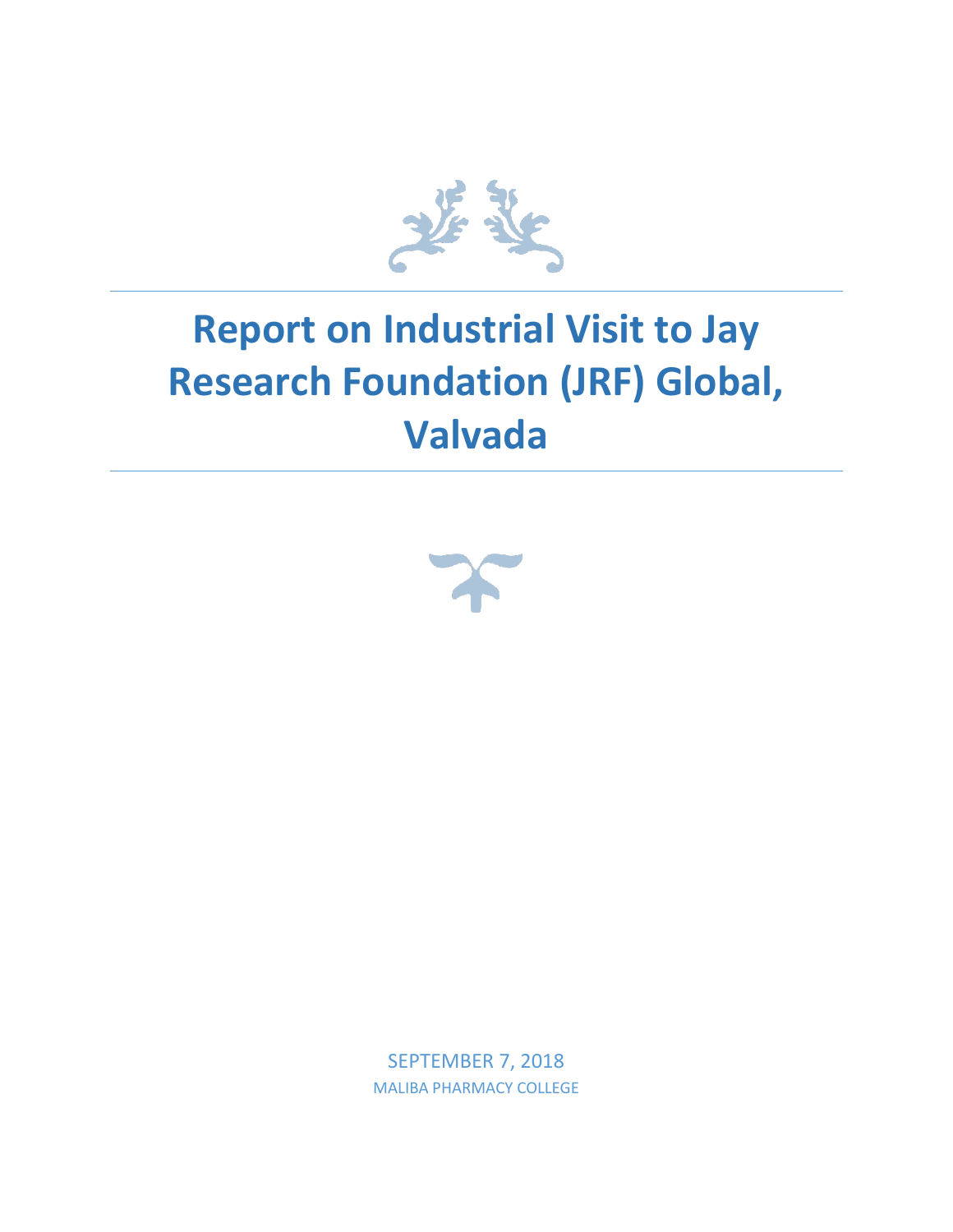| Report on Industrial Visit to Jay Research Foundation (JRF) Global, Valvada |  |  |
|-----------------------------------------------------------------------------|--|--|
|-----------------------------------------------------------------------------|--|--|

| Date of visit     | September 6, 2018                                                            |
|-------------------|------------------------------------------------------------------------------|
| Place of visit    | Jay Research Foundation (JRF) Global, Valvada                                |
| Coordinators from | Mr. Praful Dedhiya, Dr. Furgan Maulvi, Dr. Vilas Surana, Dr. Shrikant Joshi, |
| college           | Dr. Sandesh Lodha, Dr. Bhavin Vyas, Mr. Samresh Pal Roy, Dr. Nidhi Kher      |
| Approved by       | Dr. Shailesh A. Shah, Principal                                              |
| Participating     | Fourteen students of Third sem M.Pharm                                       |
| students          | Pharmaceutical Quality Assurance and Pharmacology                            |
| Accompanying      | Dr. Vilas Surana                                                             |
| faculty members   | Mr. Praful Dedhiya                                                           |
|                   | Dr. Akshya Kumar Gouda, Senior Manager, HR                                   |
|                   | (Contact no. 99099 00915, Email: goudaak@jrfonline.com)                      |
| Coordinators from | Dr. Darpesh Gohel, Assistant Director, Toxicology                            |
| industry          | (Contact no. 9909900908)                                                     |
|                   | Mr. Vishal Shah, Assistant Manager, QA                                       |
|                   | (Contact no. 8000160080)                                                     |

We reached at JRF Global, Valvada, Vapi, Gujarat by 2:45 pm and were welcomed by Ms. Nidhi from HR department. Our professors Mr. Praful Dedhiya and Dr. Vilas Surana felicitated Ms. Nidhi and Dr. Darpesh with floral bouquet and sweets. After that, she gave us the overview about the preclinical CRO by showing a video clip. They are the oldest preclinical CRO established in 1977 with experience since 39 years and certified with AAALAC and GLP. They work in accordance with the regulatory bodies such as FDA, MHLV, NGCMA, ANVISA. They are following Schedule Y, CPCSEA and OECD for conducting experiments. They provide the following Pharma and Bio Pharma services: IND Evaluation, NDA/ANDA Evaluation, Safety Pharmacology, Chronic (Rodents/ Non-Rodents), Sub- Chronic Inhalation(Rodents), Genotoxicity, Endocrine Agonist and Antagonist Assay. In recent years they have established 4 worldwide centers in India, US, UK, Japan. They have largest animal facilities for Ecotoxicology, Mutagenecity, Neurotoxicology, ADMET, Genotoxicity, Immunotoxicity, Product chemistry, Analytical chemistry, Environmental fate and Metabolism studies, Endocrine disrupters, Mammalian toxicology, In vitro toxicology. The facility also consist of special controlled Barrier Maintained Rodent facility for toxicology research and class 10,000 facility for in vitro studies along with environmental conditions that are maintained on 24/7 basis within the utility room.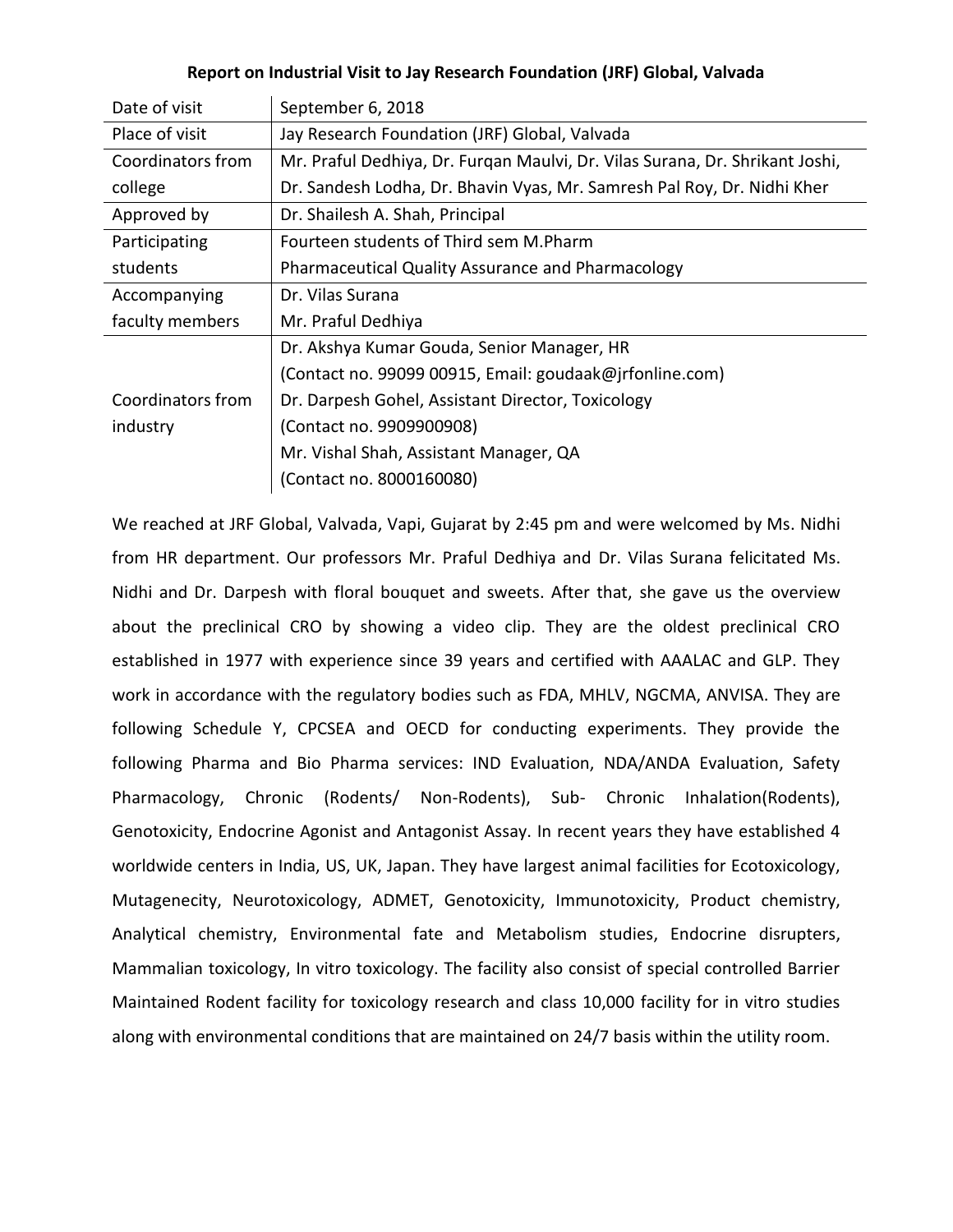Then we started the visit with Mr. Mukesh, scientist from toxicology department. First he showed us the utility room maintaining with standard temperature, humidity and other necessary requirements. After that, we visited breeding area, in which we saw rabbits (*New Zealand white*), dogs (beagle), rats (Wistar), and mice (swice). In Ecotoxicology department they were conducting the experiment using zebra fish, honeybee, and earthworm. Also, we saw radioisotope tracer facility for dermal study on rat skin. In environmental fate and metabolism section, we have visited clinical pathology laboratory there we learn working of variety of instruments: Microplate washer, Oscillator, ELISA reader, Electrolyte analyser, Rx Daytona (biochemistry), Flow cytometer, Advia haematoginizer (3 and 5 parts), Sysmex (coagulation parameter analysis) and many more. Then we visited histopathology department where Dr. Dhiraj, the veterinary pathologist explain us about histology, necropsy, trimming and also animal euthanasia room. He also showed us Paraffin embedding machine, automated rotary microtone section cutter, Slide stainer. In mutagenicity section, they are conducting mutation studies on rat and mice. Furthermore, there were 34 animal holding rooms; depending on the type of study they were placed. There were separate sterilization and washing area and the instructor gave details about the steam sterilization method for husk, cages and food. Then we discussed about the visit with tea and snacks that they served us. Lastly, we ended our visit by clicking a group photograph at 5:15 pm and we moved out of the organization.